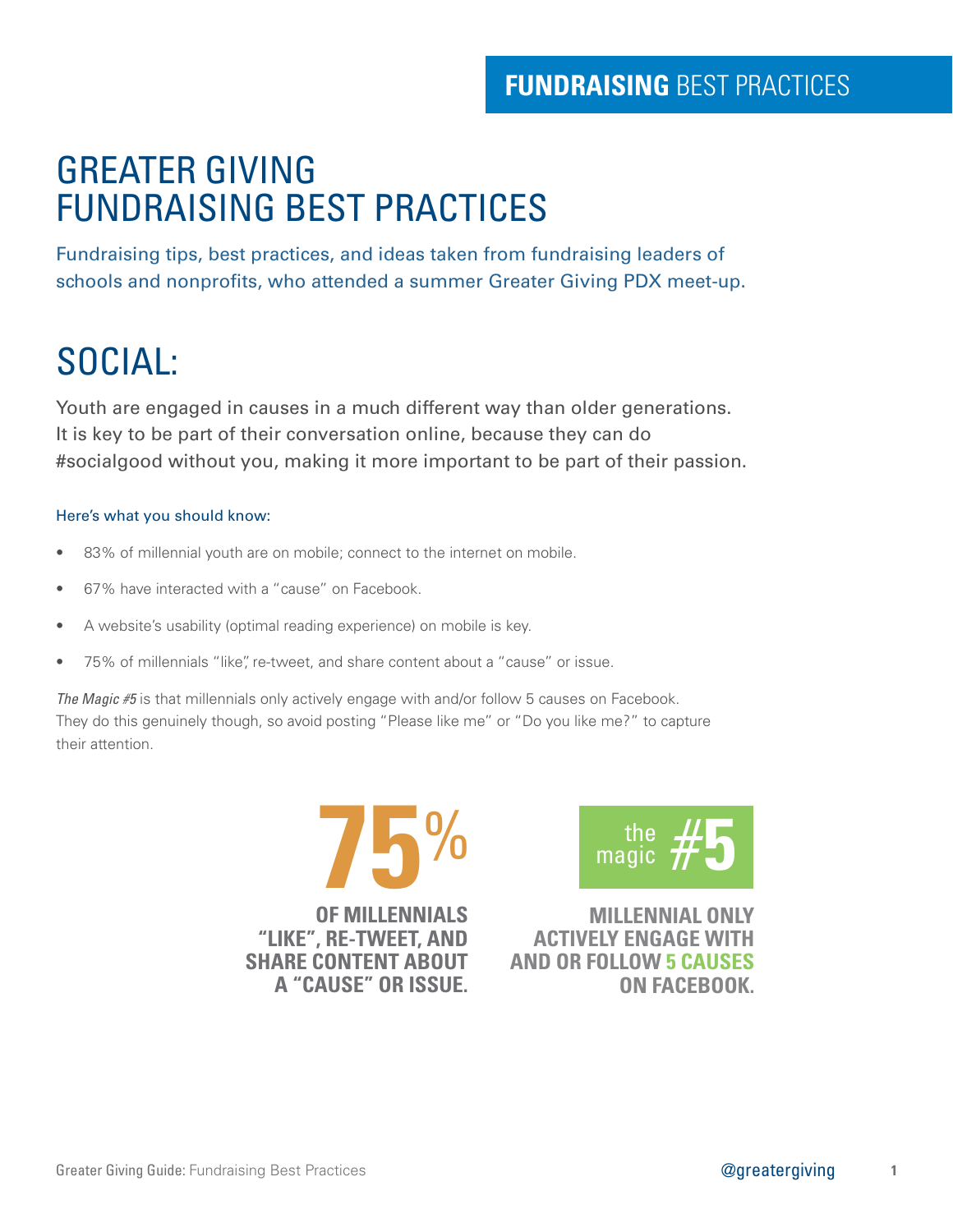### **HOW TO UNDERSTAND THE CONVERSION OF SOCIAL ENGAGEMENT TO ACTION:**

A comment is an opportunity for supportive activism: for example, someone "likes" a post and comments; shares it with their network via social media, a text, or email; they then call friends or mobilize online and decide to meet resulting in organized activism. While this process takes a lot of time, the result is a loyal, motivated, and self-organizing millennial.

### Like>comment>post>text>email>call>meet = organizing activism

Event style fundraising that is interactive and engaging is very popular with millennials; 64% have raised money that way (e.g. a sponsored run or concert).

*Source: Conference notes on "Facebook for Social Good" in London, September 2013.*

### **How to launch successful campaigns and identify what networks to launch them on:**

- 1. Using analytics, find out who is currently engaging with your website and social media profiles (age, demographic, location, etc.).
- 2. Research the most popular platforms for your audience (e.g. moms love Pinterest).
- 3. Launch the appropriate platforms and create campaigns based on the audience that is already engaging with you.

Instagram: strive to limit messaging and add feel-good value for the follower (see the [Humane Society of Southwest Washington's Instagram](http://instagram.com/humanesociety_swwa) for example).

Engaging millennials is about generating education, creating loyalty, and keeping them with you as their disposable income grows.



**ANALYTICS TOOLS: GOOGLE ANALYTICS HOOTSUITE FACEBOOK INSIGHTS LINKEDIN**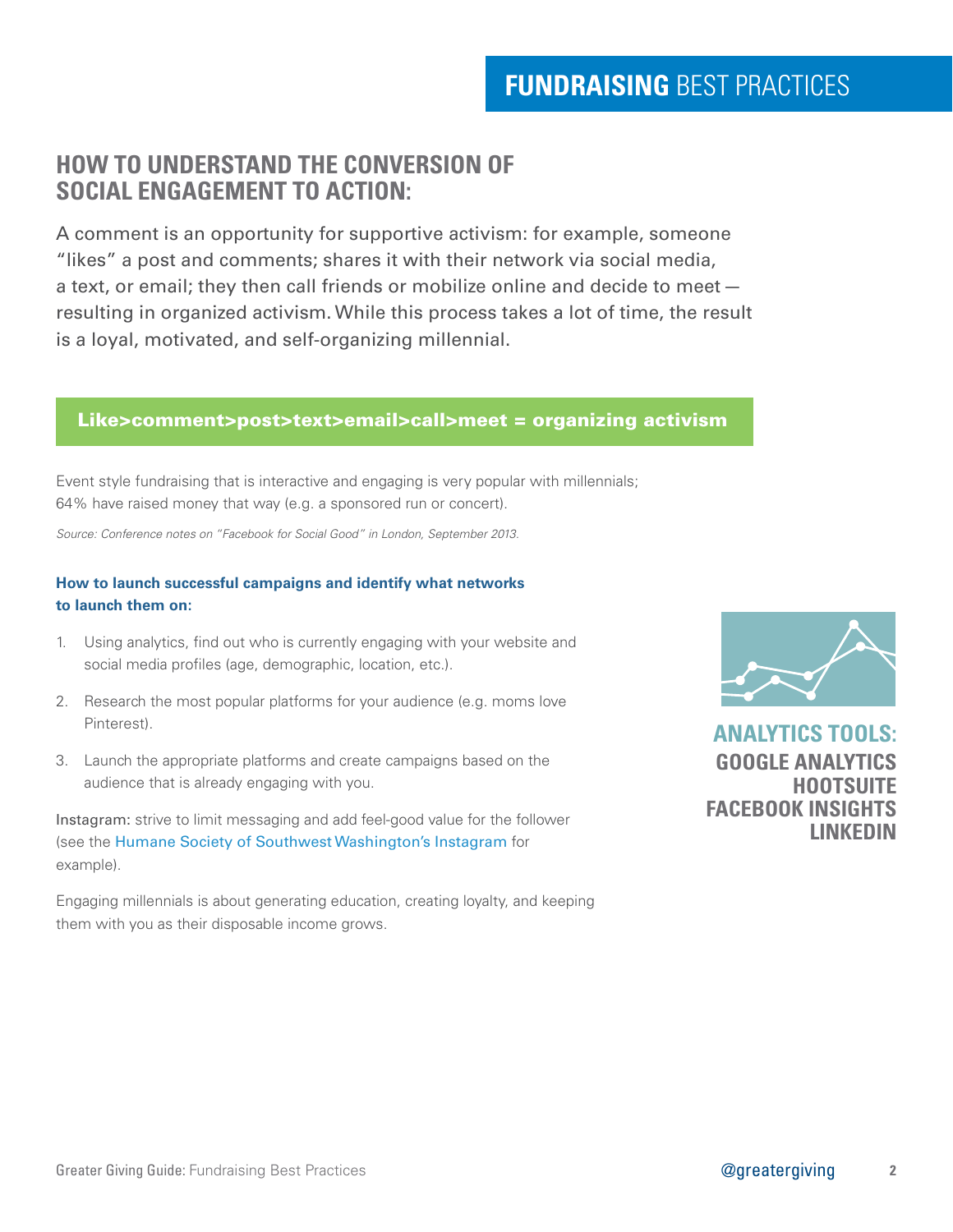# AUCTIONS:

Many nonprofits and schools are moving away from silent auctions to host them entirely online; which can save time, space, and ultimately increase revenue if the auction is opened weeks or days in advance of the event.

- Open bidding on select auction items 1-2 weeks before your live event with mobile bidding; and expand bidding on certain items beyond event night.
- From one example auction, 80% of revenue came from the online campaigns. Online auctions and mobile bidding vastly open up the donor pool—creating the opportunity for remote engagement for anyone who isn't an "auction person".
- What to do if a donor complains about other donors bidding remotely:

Donor: "I paid \$250 to be here and it's not fair someone can sit at home and bid."

Response: "We understand your point of view, however,the auction is about raising as much as we can; so if that figure increases because some donors are able to donate remotely then our constituents win!" If complaints continue, consider separating out local and remote bidding.

- Food-for-thought: think outside-of-the-box about how to break down ballroom walls.
- Give quests a wrist band with their bid number.

How-to: Print paper bracelets on color paper and hand-write the bidder number. Or pre-print the bidder numbers on return address labels and stick them on paper bracelets or slap bracelets.

### **FROM ONE EXAMPLE AUCTION, 80% OF REVENUE CAME FROM THE ONLINE CAMPAIGNS.**

**80**%

- Having a crab fest? Print the bidder numbers on the bibs.
- Mobile bidding, and going digital in general, is an investment. The reason nonprofits are turning to mobile bidding is because there's an outcry from the guests and board members; and mobile bidding events are producing higher returns.
- Do not close the silent auction after the cocktail hour, and absolutely do not close it if there is still a line at registration.
- End your event in a theater/auditorium with entertainment to keep guests from leaving early.